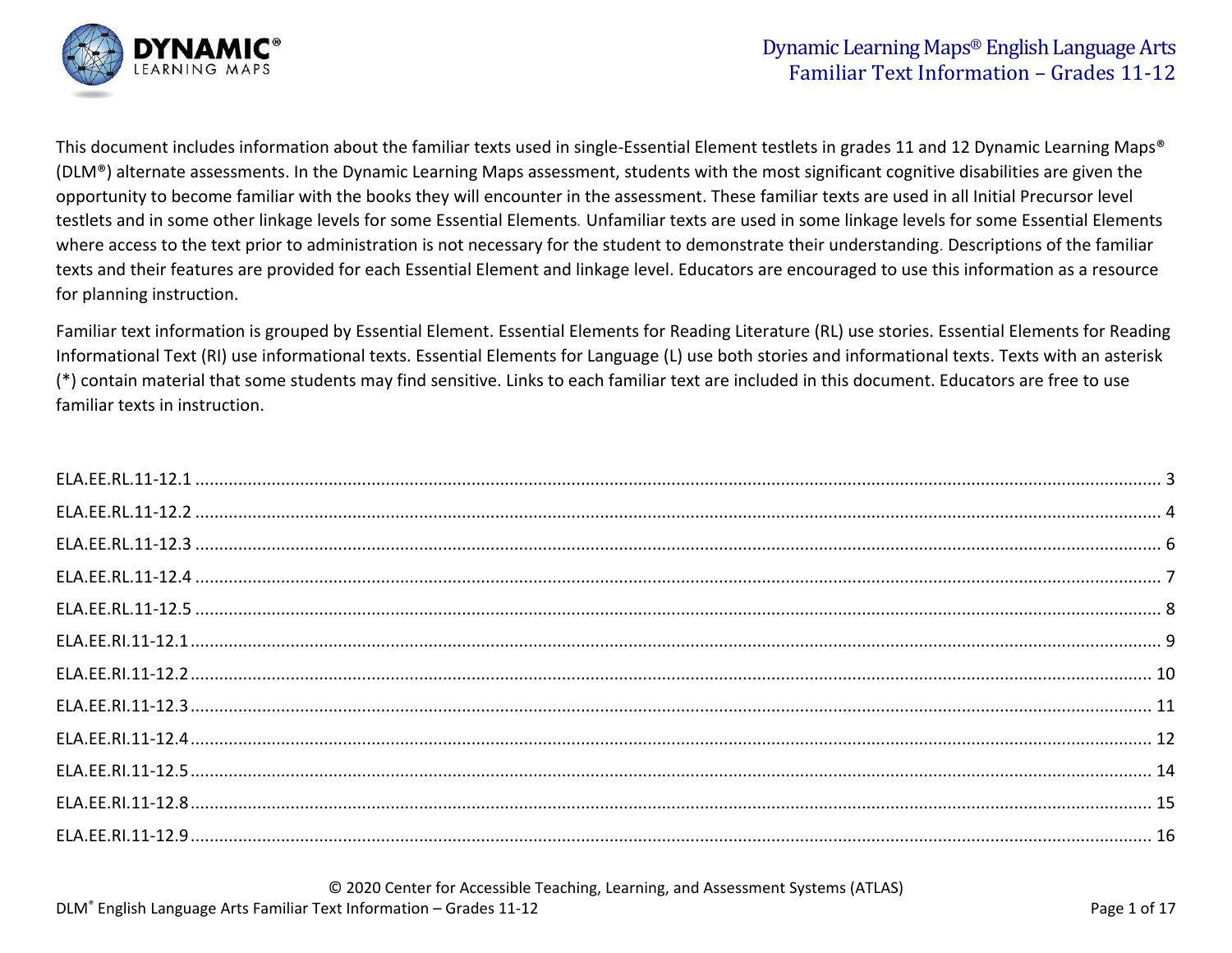| $FI$ $\Delta$ $FF$ |
|--------------------|
|--------------------|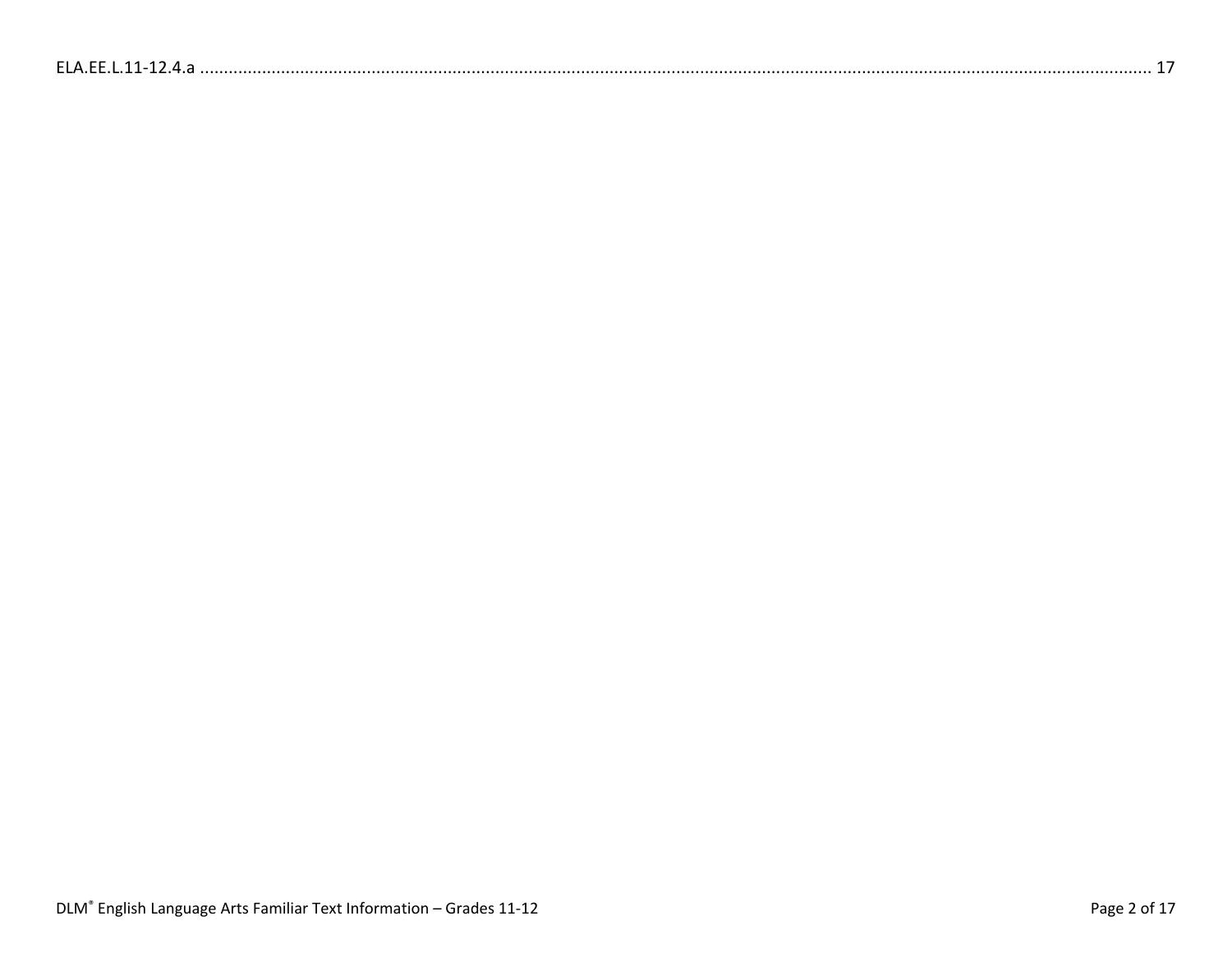<span id="page-2-0"></span>*Analyze a text to determine its meaning and cite textual evidence to support explicit and implicit understandings.*

Initial Precursor | Can identify concrete details in a familiar story (characters, objects)

# General Text Description

Texts include plots in mostly familiar settings such as home, school, or neighborhood. People, objects, and events are associated with these familiar settings. Words to describe setting, people, objects, and events are included in the texts.

| <b>Collection Source Books</b> | <b>Corresponding DLM Book Title</b> | <b>DLM Book Summary</b>                                               |
|--------------------------------|-------------------------------------|-----------------------------------------------------------------------|
| A White Heron                  | <b>Mary and Martha</b>              | Mary and Martha were sisters who loved to sew dresses. One day, Mary  |
|                                |                                     | and Martha made a big dinner for their cousin John. John gave Mary    |
|                                |                                     | and Martha a new sewing machine to show his gratitude.                |
| The Great Gatsby               | <b>An Invitation</b>                | Nick was a young man who lived on Long Island. Nick and his friend    |
|                                |                                     | Gatsby invited Nick's Cousin Daisy to join them for tea.              |
| My Ántonia                     | Jim and Ántonia                     | Jim was a young boy who lived in Nebraska with his grandparents. One  |
|                                |                                     | day, Jim and Grandma decide to visit the new neighbors. Jim meets his |
|                                |                                     | neighbor Ántonia, a young girl who does not speak English.            |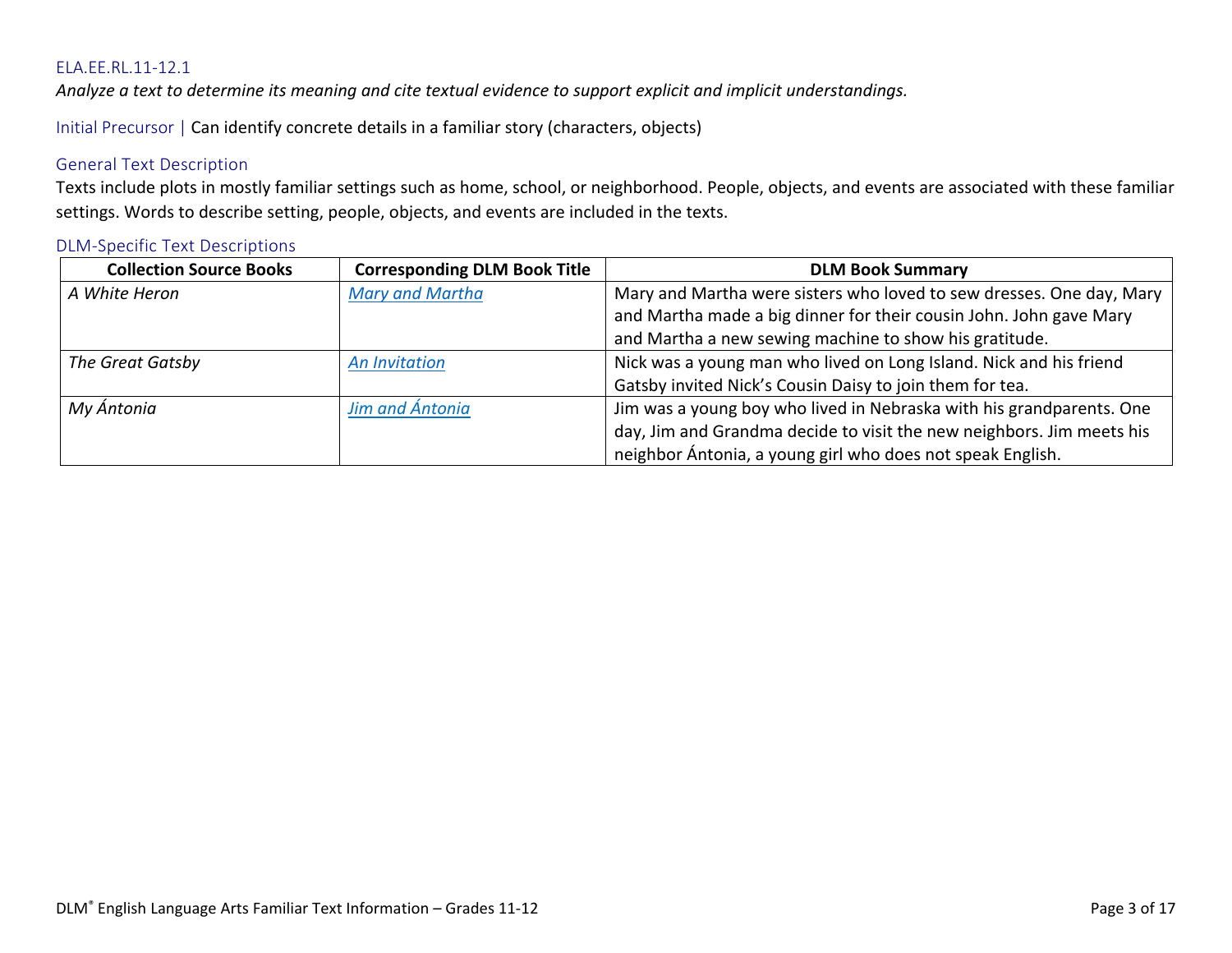<span id="page-3-0"></span>*Recount the main events of the text which are related to the theme or central idea.*

Initial Precursor | Can identify actions associated with familiar routines

# General Text Description

Texts include plots in mostly familiar settings such as home, school, or neighborhood. Familiar routines are associated with these familiar settings and are described in the texts using action words.

| <b>Collection Source Books</b> | <b>Corresponding DLM Book Title</b> | <b>DLM Book Summary</b>                                                                                                                                                                              |
|--------------------------------|-------------------------------------|------------------------------------------------------------------------------------------------------------------------------------------------------------------------------------------------------|
| A White Heron                  | <b>Mary and Martha</b>              | Mary and Martha were sisters who loved to sew dresses. One day, Mary<br>and Martha made a big dinner for their cousin John. John gave Mary<br>and Martha a new sewing machine to show his gratitude. |
| The Great Gatsby               | <b>An Invitation</b>                | Nick was a young man who lived on Long Island. Nick and his friend<br>Gatsby invited Nick's Cousin Daisy to join them for tea.                                                                       |
| The Great Gatsby               | <b>Gatsby Meets New Friends</b>     | Gatsby was a young man who lived alone in a mansion. Gatsby wanted<br>to make new friends, so he invited the neighbors to his house for dinner<br>and dancing.                                       |
| My Ántonia                     | <b>Traveling to Nebraska</b>        | Jim was a young boy. Jim was going to visit his grandparents in<br>Nebraska. Jim rode the train for a long time and did many things to pass<br>the time.                                             |
| My Ántonia                     | <b>The Garden</b>                   | Jim was a young boy. Jim lived on a farm with his grandparents. Jim and<br>Grandma went to the garden, where Jim learned about plants, animals,<br>and bugs.                                         |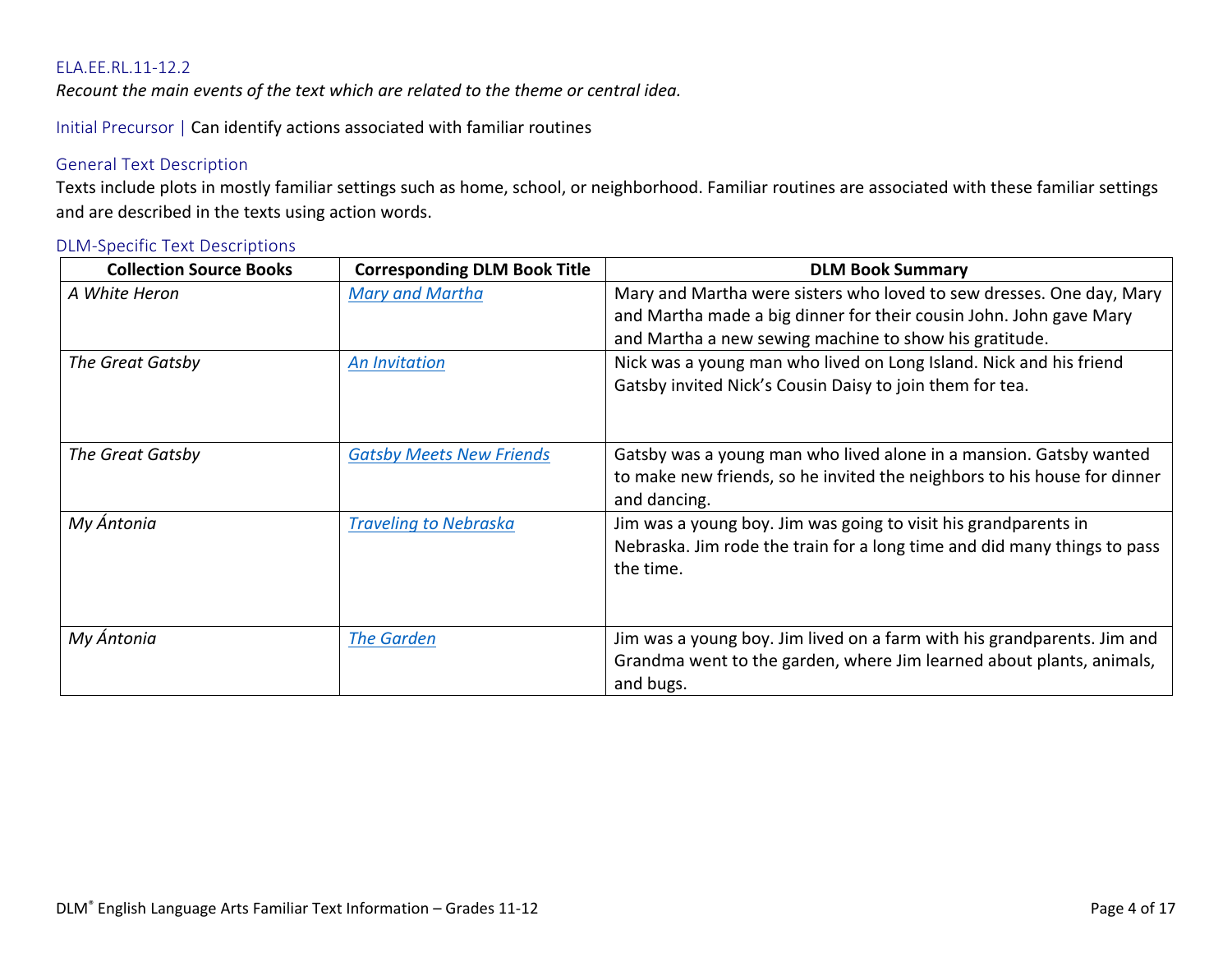# Distal Precursor | Can identify the specific theme of a familiar story

#### General Text Description

Texts assigned to this node have particular themes. The theme is the underlying meaning of the text. For DLM texts, this often comes in the form of a lesson or other understanding. The theme is not the topic, but rather, a message. For example, a topic would be "friends" and a theme would be "sharing with friends is good." Characters will be clearly connected to the themes of the texts in which they appear, and will either contribute to another character learning a lesson or will learn a lesson themselves.

| <b>Collection Source Books</b> | <b>Corresponding DLM Book Title</b> | <b>DLM Book Summary</b>                                               |
|--------------------------------|-------------------------------------|-----------------------------------------------------------------------|
| A White Heron                  | Mary and Martha                     | Mary and Martha were sisters who loved to sew dresses. One day, Mary  |
|                                |                                     | and Martha made a big dinner for their cousin John. John gave Mary    |
|                                |                                     | and Martha a new sewing machine to show his gratitude.                |
| The Great Gatsby               | <b>An Invitation</b>                | Nick was a young man who lived on Long Island. Nick and his friend    |
|                                |                                     | Gatsby invited Nick's Cousin Daisy to join them for tea.              |
| My Ántonia                     | Jim and Ántonia                     | Jim was a young boy who lived in Nebraska with his grandparents. One  |
|                                |                                     | day, Jim and Grandma decide to visit the new neighbors. Jim meets his |
|                                |                                     | neighbor Ántonia, a young girl who does not speak English.            |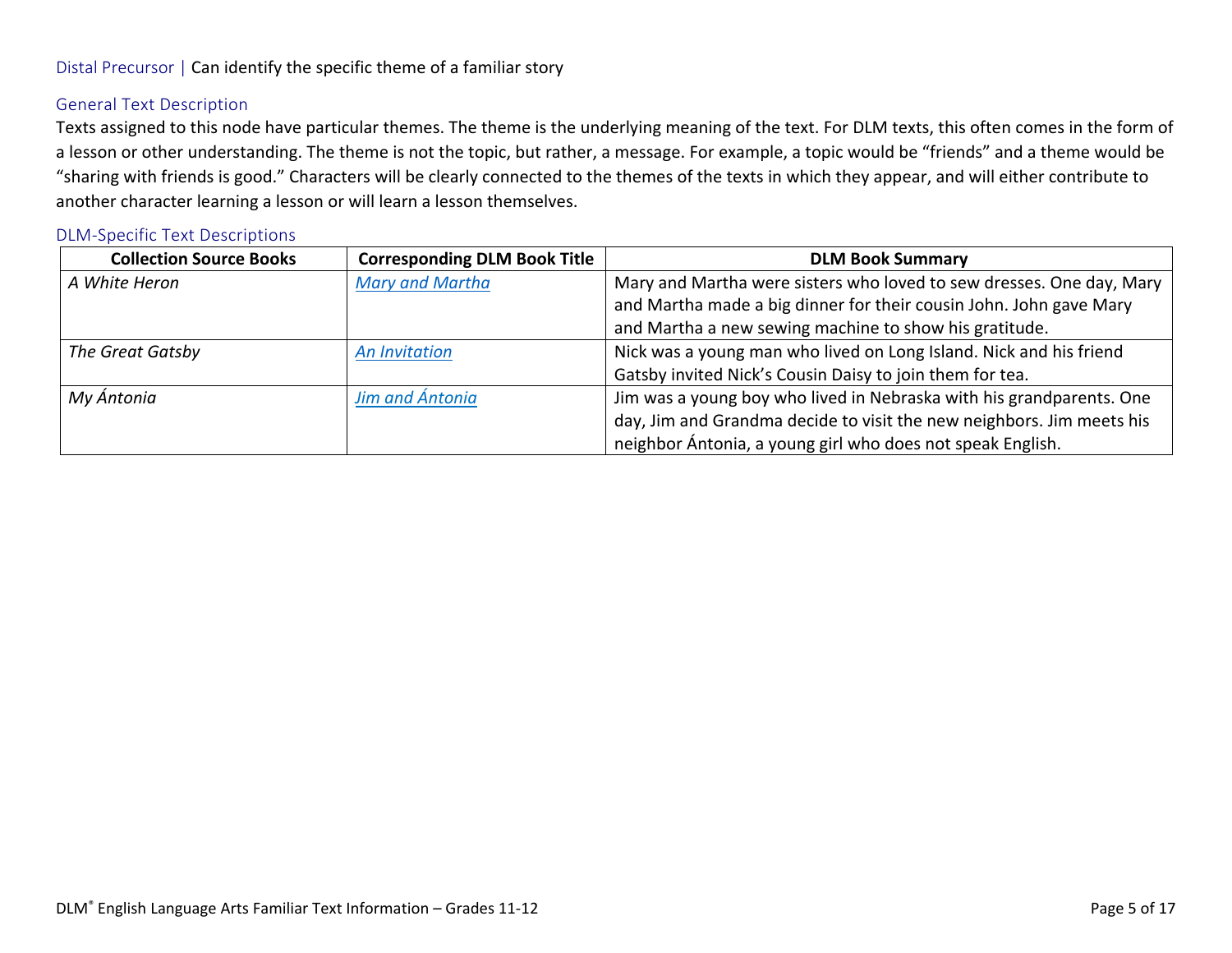<span id="page-5-0"></span>*Recount the main events of the text which are related to the theme or central idea.*

Initial Precursor | Can draw conclusions based on category knowledge (early inductive reasoning)

# General Text Description

Texts include familiar contexts. Texts describe routines performed in these contexts and objects associated with routines. These objects belong to a broader category, like arts and crafts or pet supplies.

| <b>Collection Source Books</b> | <b>Corresponding DLM Book Title</b> | <b>DLM Book Summary</b>                                                 |
|--------------------------------|-------------------------------------|-------------------------------------------------------------------------|
| The Great Gatsby               | <b>Gatsby and Daisy Drink Tea</b>   | Nick was a young man. Nick's friend Gatsby wanted to invite Nick's      |
|                                |                                     | cousin Daisy to tea. Nick went to the store and got ready for tea time  |
|                                |                                     | with Gatsby and Daisy.                                                  |
| My Ántonia                     | <b>The Garden</b>                   | Jim was a young boy. Jim lived on a farm with his grandparents. Jim and |
|                                |                                     | Grandma went to the garden, where Jim learned about plants, animals,    |
|                                |                                     | and bugs.                                                               |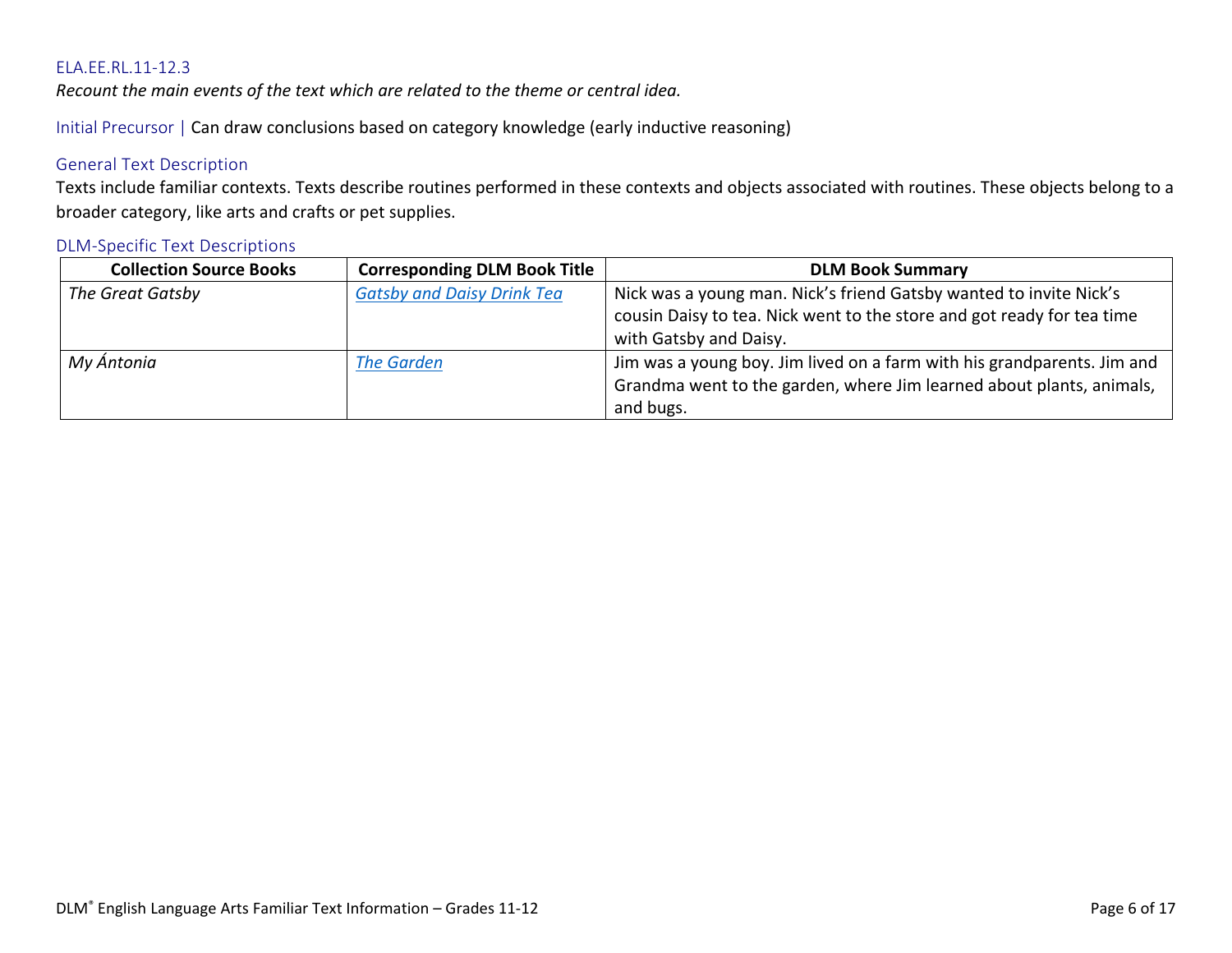<span id="page-6-0"></span>*Determine how words or phrases in a text, including words with multiple meanings and figurative language, impact the meaning.*

Initial Precursor | Can provide real-world connections between words and their use

# General Text Description

Texts include plots in mostly familiar settings such as home, school, or neighborhood. Objects are named and associated with familiar routines and settings so that students can make immediate connections among words, their meanings, and their uses. Texts include words that have very clear opposites. Pairs of opposite words may be included in the texts, but a word's opposite is not required in the text to assess the node.

| <b>Collection Source Books</b> | <b>Corresponding DLM Book Title</b> | <b>DLM Book Summary</b>                                                |
|--------------------------------|-------------------------------------|------------------------------------------------------------------------|
| A White Heron                  | Mary and Martha                     | Mary and Martha were sisters who loved to sew dresses. One day, Mary   |
|                                |                                     | and Martha made a big dinner for their cousin John. John gave Mary     |
|                                |                                     | and Martha a new sewing machine to show his gratitude.                 |
| The Great Gatsby               | <b>Gatsby and Daisy Drink Tea</b>   | Nick was a young man. Nick's friend Gatsby wanted to invite Nick's     |
|                                |                                     | cousin Daisy to tea. Nick went to the store and got ready for tea time |
|                                |                                     | with Gatsby and Daisy.                                                 |
| My Ántonia                     | Jim and Ántonia                     | Jim was a young boy who lived in Nebraska with his grandparents. One   |
|                                |                                     | day, Jim and Grandma decide to visit the new neighbors. Jim meets his  |
|                                |                                     | neighbor Ántonia, a young girl who does not speak English.             |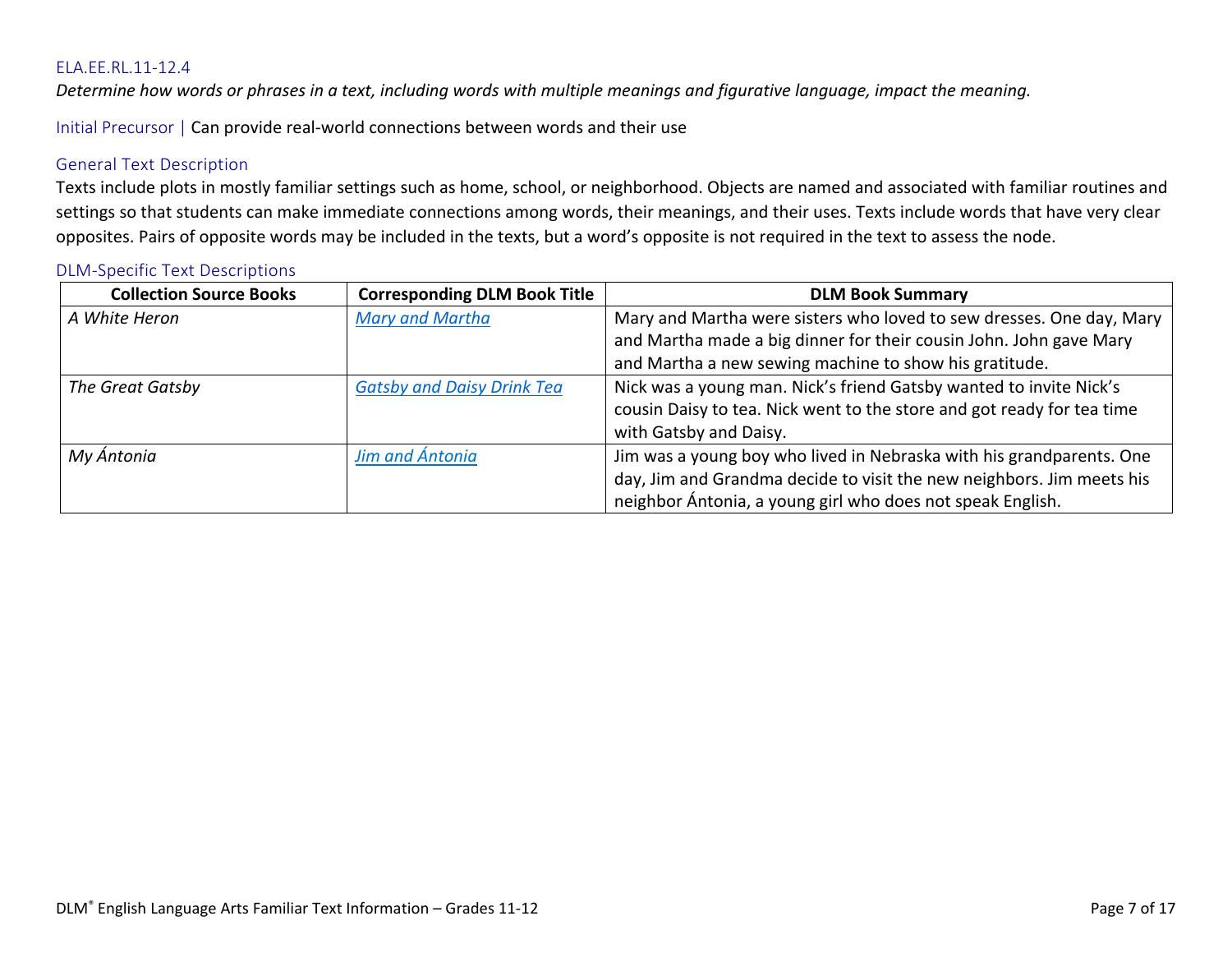<span id="page-7-0"></span>*Determine how the author's choice of where to end the story contributes to the meaning.*

Initial Precursor | Identify major observable events from a familiar story

# General Text Description

Texts include story elements that undergo a change of state. Any change of state regarding characters or settings is considered a major observable event.

| <b>Collection Source Books</b> | <b>Corresponding DLM Book Title</b> | <b>DLM Book Summary</b>                                                                                                                                                                                                        |
|--------------------------------|-------------------------------------|--------------------------------------------------------------------------------------------------------------------------------------------------------------------------------------------------------------------------------|
| A White Heron                  | <b>Cousin John</b>                  | Mary and Martha were sisters who loved to sew dresses. One day, Mary<br>and Martha made a big dinner for their cousin John. John was lonely at<br>home and was happy to see his cousins (an adaptation of Mary and<br>Martha). |
| The Great Gatsby               | <b>Gatsby and Daisy Drink Tea</b>   | Nick was a young man. Nick's friend Gatsby wanted to invite Nick's<br>cousin Daisy to tea. Nick went to the store and got ready for tea time<br>with Gatsby and Daisy.                                                         |
| My Ántonia                     | Jim and Ántonia                     | Jim was a young boy who lived in Nebraska with his grandparents. One<br>day, Jim and Grandma decide to visit the new neighbors. Jim meets his<br>neighbor Ántonia, a young girl who does not speak English.                    |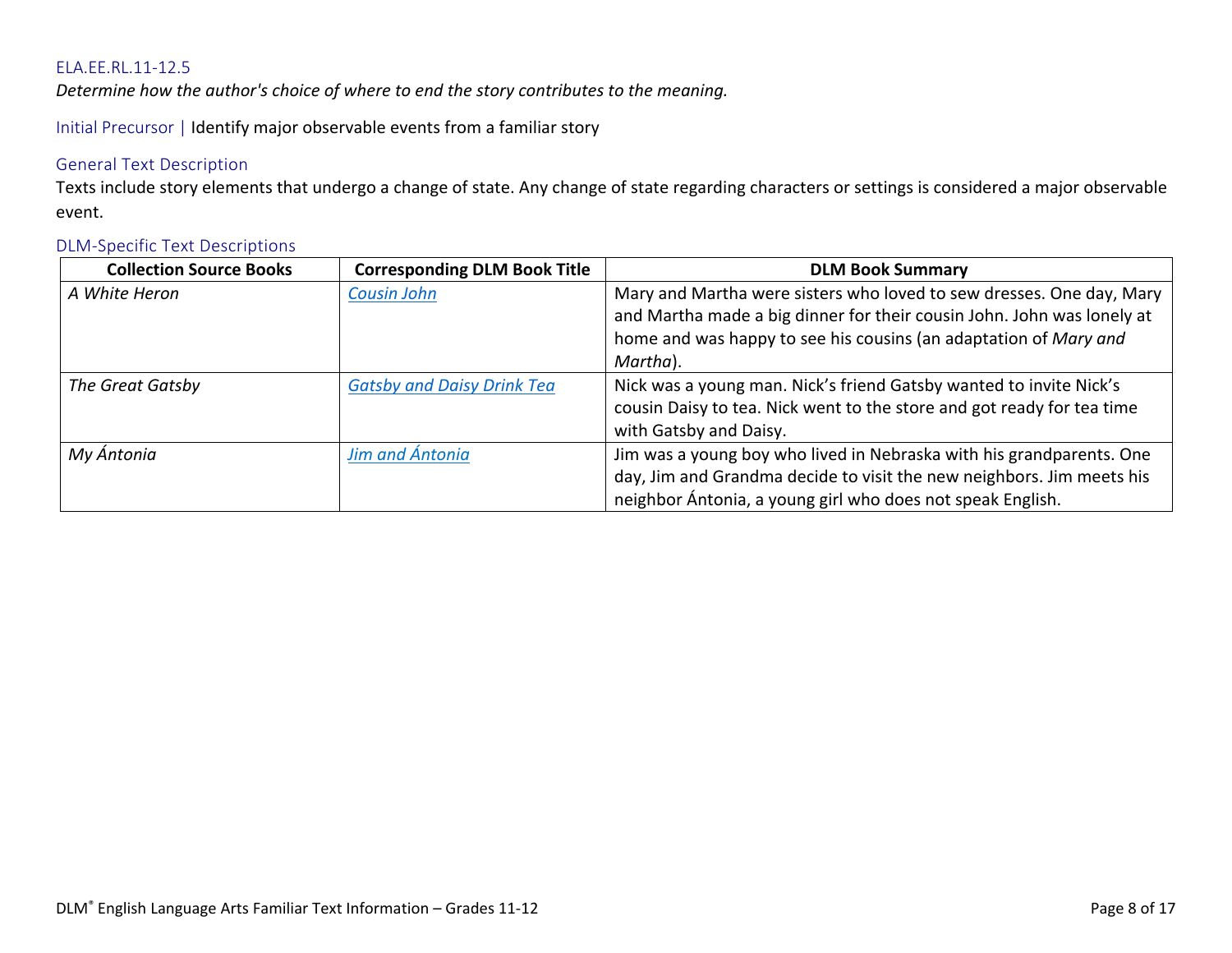<span id="page-8-0"></span>*Analyze a text to determine its meaning and cite textual evidence to support explicit and implicit understanding.*

Initial Precursor | Can identify concrete details in familiar informational texts

# General Text Description

Texts include information about familiar contexts and routines. People, objects, and events are associated with these contexts and routines. Texts include concrete details, which are pieces of specific information such as facts, data, or listed options. These concrete details help to explain or justify a claim.

| <b>Collection Source Books</b> | <b>Corresponding DLM Book Title</b> | <b>DLM Book Summary</b>                                                                                                                  |
|--------------------------------|-------------------------------------|------------------------------------------------------------------------------------------------------------------------------------------|
| A White Heron                  | <b>Making a Dress</b>               | Dresses come in different styles and colors. This text provides                                                                          |
|                                |                                     | instructions for sewing a beautiful dress.                                                                                               |
| The Great Gatsby               | <b>Invitations</b>                  | People send invitations for a party. This text describes invitations, what<br>information they give to guests, and how people send them. |
| The Great Gatsby               | <b>Musicians</b>                    | Many people love to play music. This text describes musicians and the<br>types of music and instruments they can play.                   |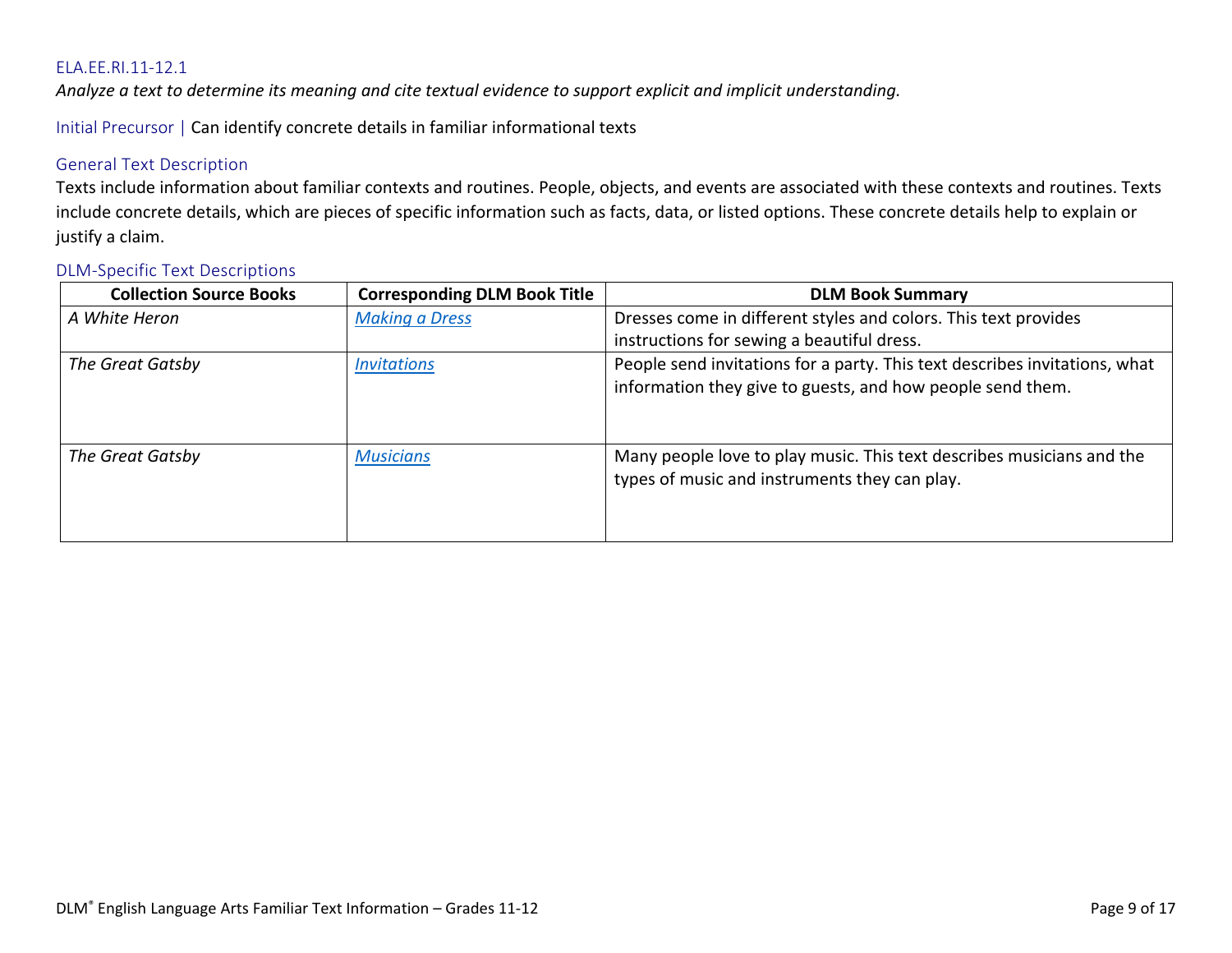<span id="page-9-0"></span>*Determine the central idea of a text; recount the text.*

Initial Precursor | Can identify concrete details in familiar informational texts

# General Text Description

Texts include information about familiar contexts and routines. People, objects, and events are associated with these contexts and routines. Texts include concrete details, which are pieces of specific information such as facts, data, or listed options. These concrete details help to explain or justify a claim.

| <b>Collection Source Books</b> | <b>Corresponding DLM Book Title</b> | <b>DLM Book Summary</b>                                                                                                                  |
|--------------------------------|-------------------------------------|------------------------------------------------------------------------------------------------------------------------------------------|
| A White Heron                  | What Is a Wig?                      | Wigs come in all shapes and sizes. This text describes wigs, what they                                                                   |
|                                |                                     | are made of, and who can wear them.                                                                                                      |
| The Great Gatsby               | <i><b>Invitations</b></i>           | People send invitations for a party. This text describes invitations, what<br>information they give to guests, and how people send them. |
| My Ántonia                     | <b>Horses</b>                       | Horses work and play with people. This text describes what horses do<br>and their different personalities.                               |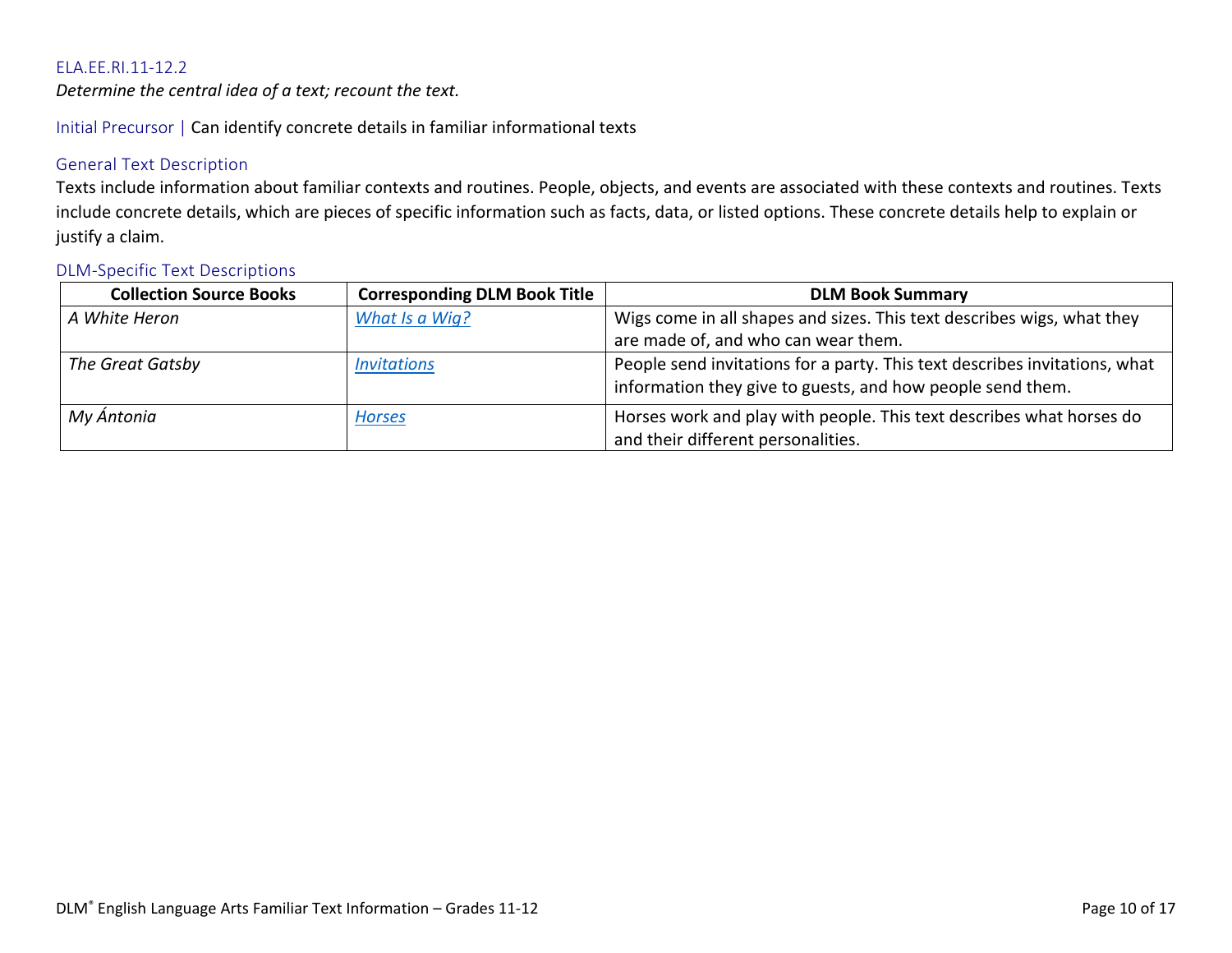<span id="page-10-0"></span>*Determine the central idea of a text; recount the text.*

Initial Precursor | Can identify actions associated with familiar routines

# General Text Description

Texts include mostly familiar contexts such as home, school, or neighborhood. Familiar routines are associated with these familiar contexts and are described in the texts using action words.

| <b>Collection Source Books</b> | <b>Corresponding DLM Book Title</b> | <b>DLM Book Summary</b>                                                                                                                    |
|--------------------------------|-------------------------------------|--------------------------------------------------------------------------------------------------------------------------------------------|
| The Great Gatsby               | <b>Friends Talk</b>                 | One thing friends do together is talk. This text describes what friends<br>talk about and ways they communicate.                           |
| The Great Gatsby               | <b>Fun in Different Weather</b>     | People like to do different things for fun depending on the weather. This<br>text describes the ways people have fun in different weather. |
| The Great Gatsby               | <b>Exercise</b>                     | Everyone should exercise. This text describes ways people can exercise.                                                                    |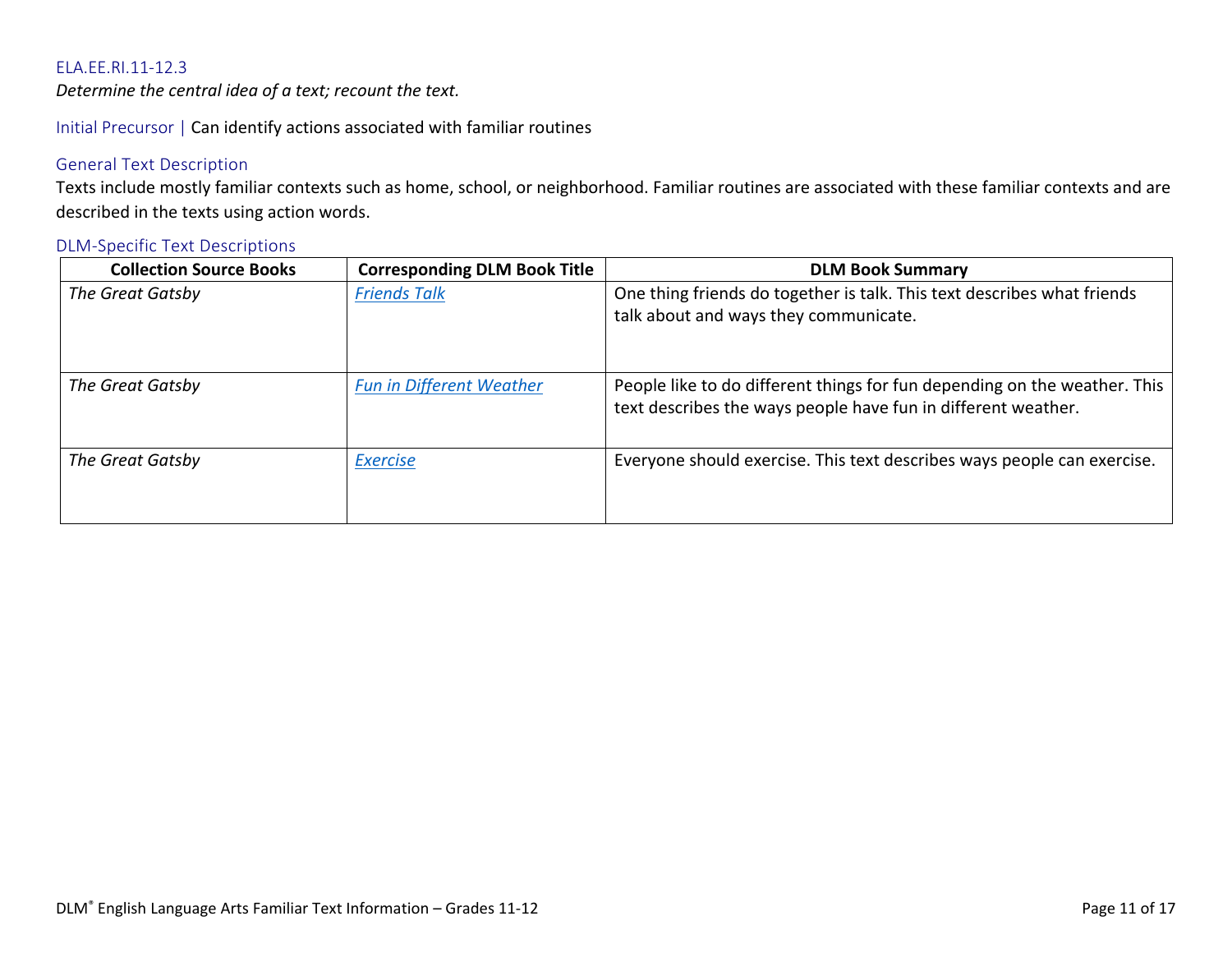<span id="page-11-0"></span>*Determine how words or phrases in a text, including words with multiple meanings and figurative language, impact the meaning of the text.*

Initial Precursor | Can provide real-world connections between words and their use

# General Text Description

Texts include mostly familiar contexts such as home, school, or neighborhood. Objects are named and associated with familiar routines and contexts so that students can make immediate connections among words, their meanings, and their uses.

| <b>Collection Source Books</b> | <b>Corresponding DLM Book Title</b> | <b>DLM Book Summary</b>                                                                                                                 |
|--------------------------------|-------------------------------------|-----------------------------------------------------------------------------------------------------------------------------------------|
| A White Heron                  | <b>Business People</b>              | Business people are hard workers. This text describes business people<br>and what they do for work.                                     |
| The Great Gatsby               | <b>Inventions of the 1920s</b>      | Many important things were invented in the 1920s. This text describes<br>some of the inventions from the 1920s that we still use today. |
| My Ántonia                     | <b>Horses</b>                       | Horses work and play with people. This text describes what horses do<br>and their different personalities.                              |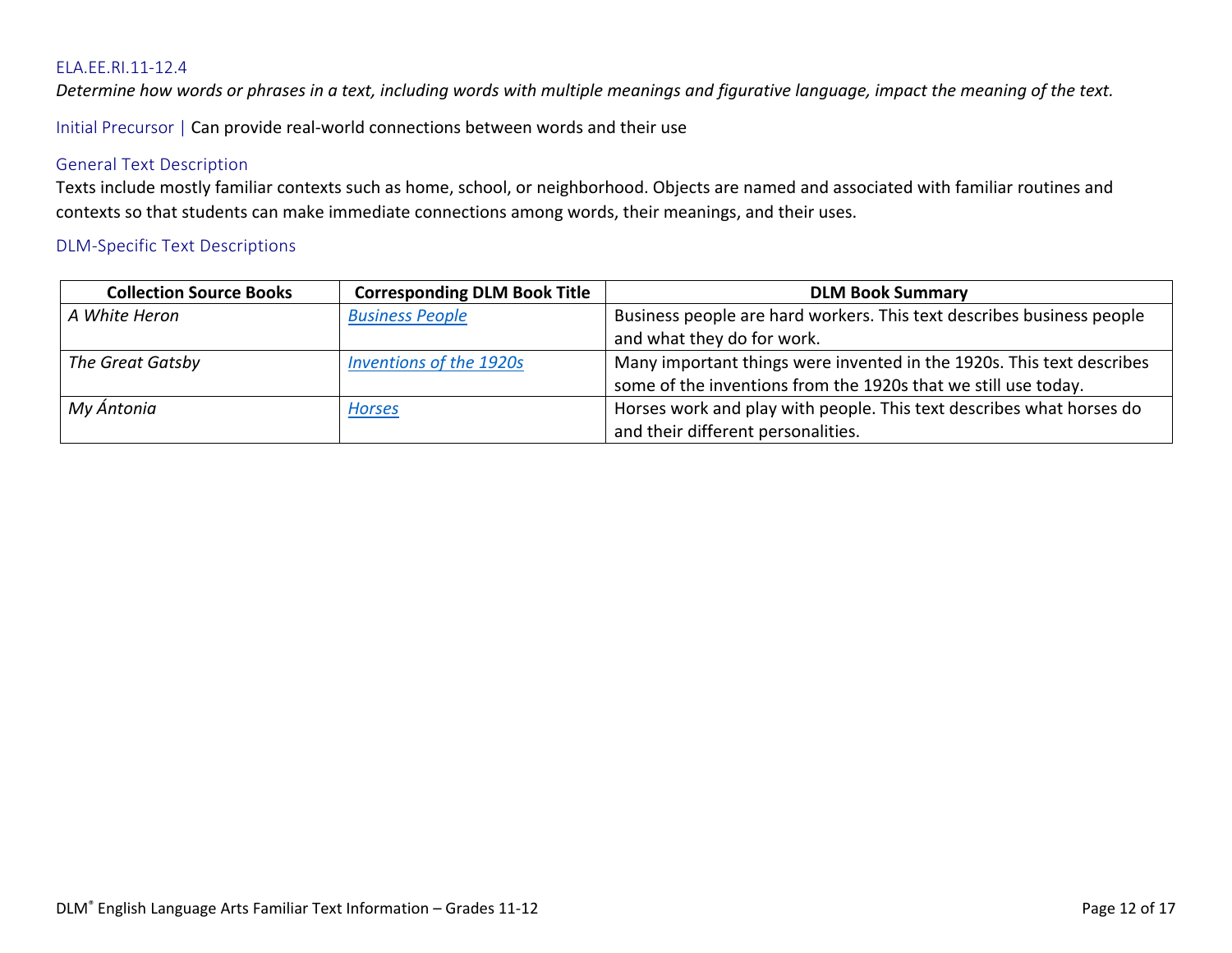# Distal Precursor | Can demonstrate an understanding that different words have similar meanings

# General Text Description

Texts include mostly familiar contexts. Different words that have similar meanings may be included in the texts, but a second similar-meaning word is not required in the text to assess the node.

| <b>Collection Source Books</b> | <b>Corresponding DLM Book Title</b> | <b>DLM Book Summary</b>                                                    |
|--------------------------------|-------------------------------------|----------------------------------------------------------------------------|
| A White Heron                  | <b>Making a Dress</b>               | Dresses come in different styles and colors. This text provides            |
|                                |                                     | instructions for sewing a beautiful dress.                                 |
| The Great Gatsby               | <b>Invitations</b>                  | People send invitations for a party. This text describes invitations, what |
|                                |                                     | information they give to guests, and how people send them.                 |
| My Ántonia                     | <b>Horses</b>                       | Horses work and play with people. This text describes what horses do       |
|                                |                                     | and their different personalities.                                         |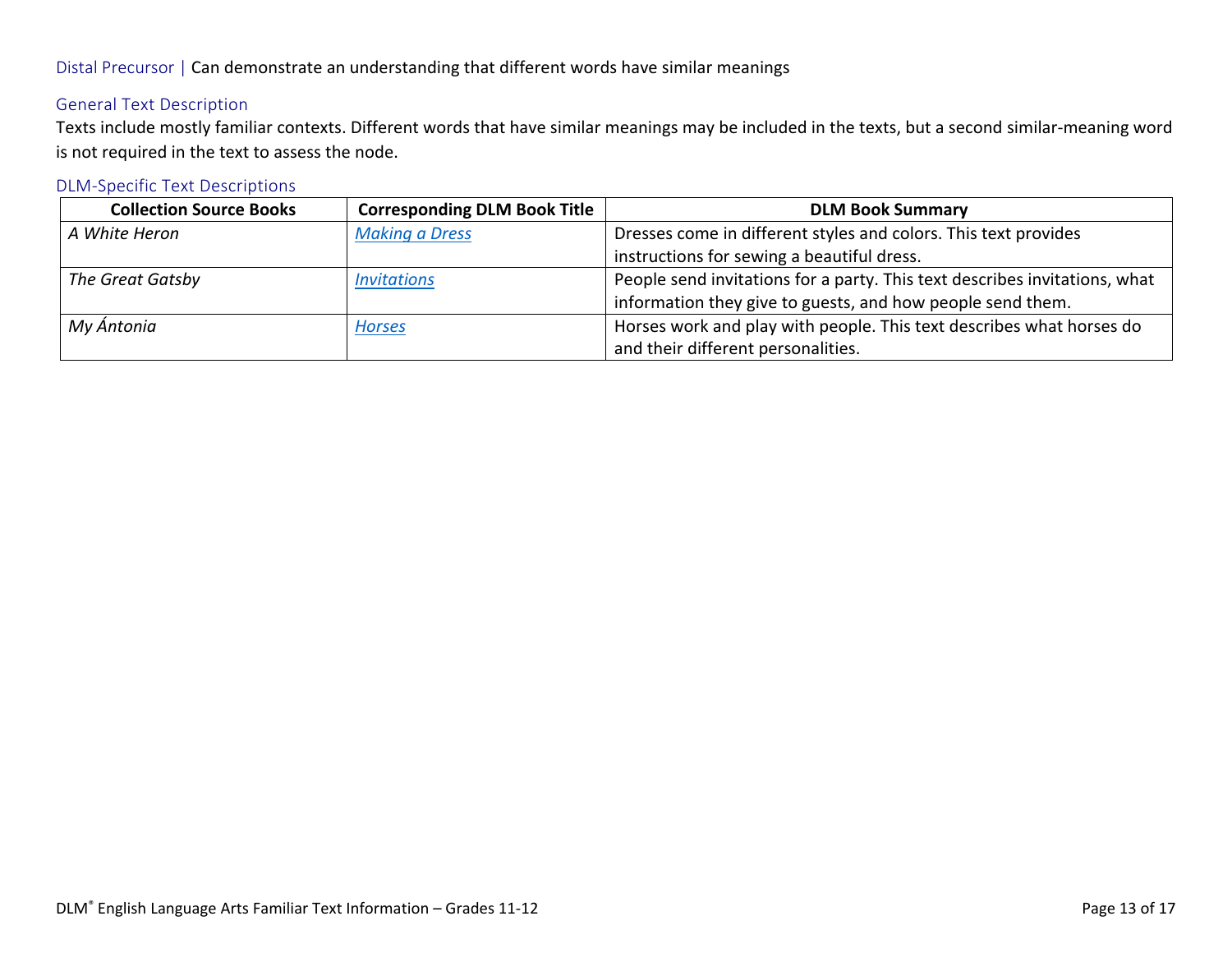<span id="page-13-0"></span>*Determine whether the structure of a text enhances an author's claim.*

Initial Precursor | Can identify concrete details in familiar informational texts

# General Text Description

Texts include information about familiar contexts and routines. People, objects, and events are associated with these contexts and routines. Texts include concrete details, which are pieces of specific information such as facts, data, or listed options. These concrete details help to explain or justify a claim.

| <b>Collection Source Books</b> | <b>Corresponding DLM Book Title</b> | <b>DLM Book Summary</b>                                               |
|--------------------------------|-------------------------------------|-----------------------------------------------------------------------|
| A White Heron                  | <b>Business People</b>              | Business people are hard workers. This text describes business people |
|                                |                                     | and what they do for work.                                            |
| The Great Gatsby               | <b>Inventions of the 1920s</b>      | Many important things were invented in the 1920s. This text describes |
|                                |                                     | some of the inventions from the 1920s that we still use today.        |
| My Ántonia                     | <b>Horses</b>                       | Horses work and play with people. This text describes what horses do  |
|                                |                                     | and their different personalities.                                    |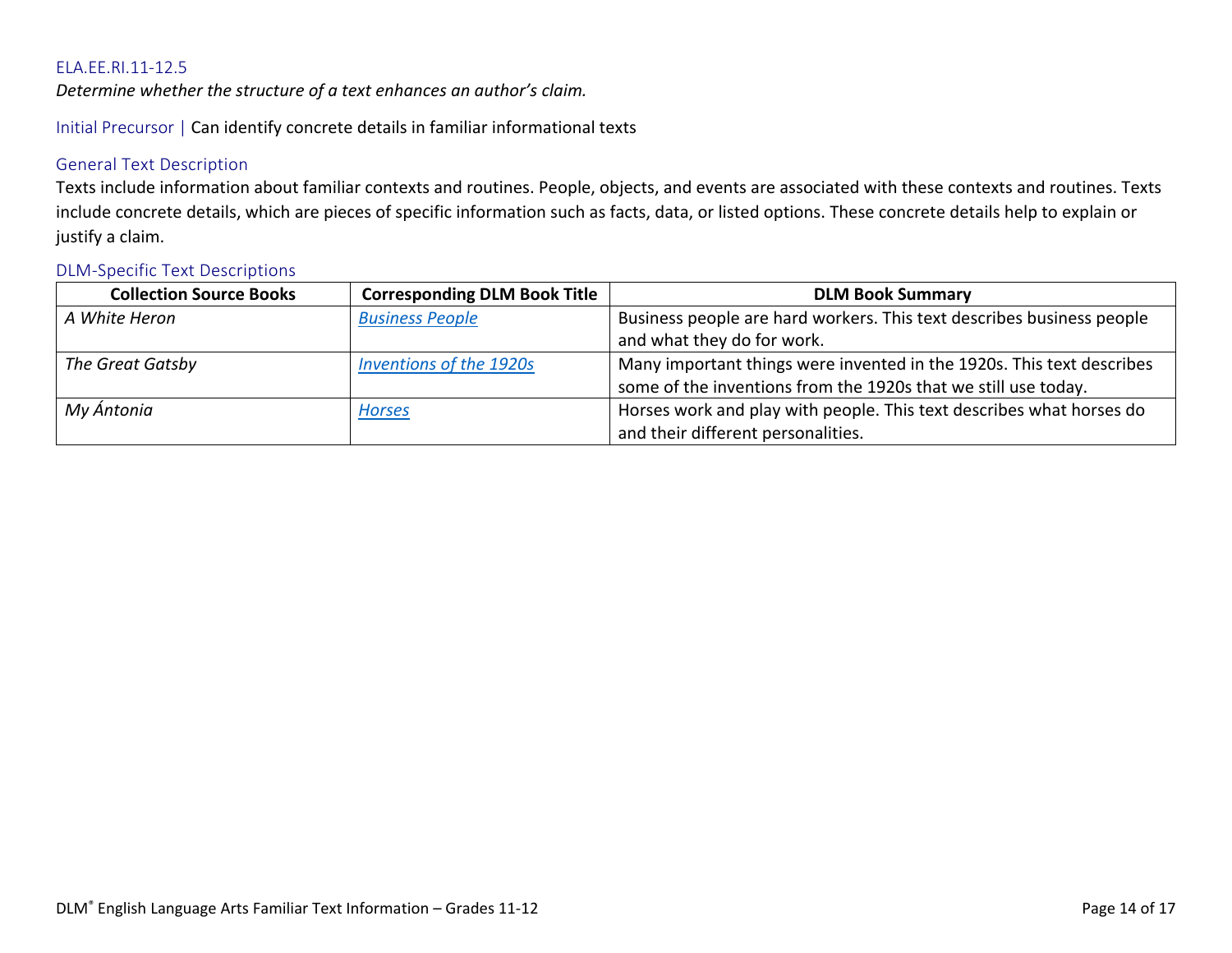<span id="page-14-0"></span>*Determine whether the claims and reasoning enhance the author's argument in an informational text.*

Initial Precursor | Can demonstrate understanding of personal distinction in thought

### General Text Description

Texts include mostly familiar contexts like home, school, or neighborhood. Texts describe topics by providing a range of options or preferences which serve as opportunities for readers to think about their own preferences.

| <b>Collection Source Books</b> | <b>Corresponding DLM Book Title</b> | <b>DLM Book Summary</b>                                                                                                                    |
|--------------------------------|-------------------------------------|--------------------------------------------------------------------------------------------------------------------------------------------|
| A White Heron                  | <b>Making a Dress</b>               | Dresses come in different styles and colors. This text provides                                                                            |
|                                |                                     | instructions for sewing a beautiful dress.                                                                                                 |
| The Great Gatsby               | <b>Friends Talk</b>                 | One thing friends do together is talk. This text describes what friends<br>talk about and ways they communicate.                           |
| The Great Gatsby               | <b>Fun in Different Weather</b>     | People like to do different things for fun depending on the weather. This<br>text describes the ways people have fun in different weather. |
| My Ántonia                     | <b>Horses</b>                       | Horses work and play with people. This text describes what horses do<br>and their different personalities.                                 |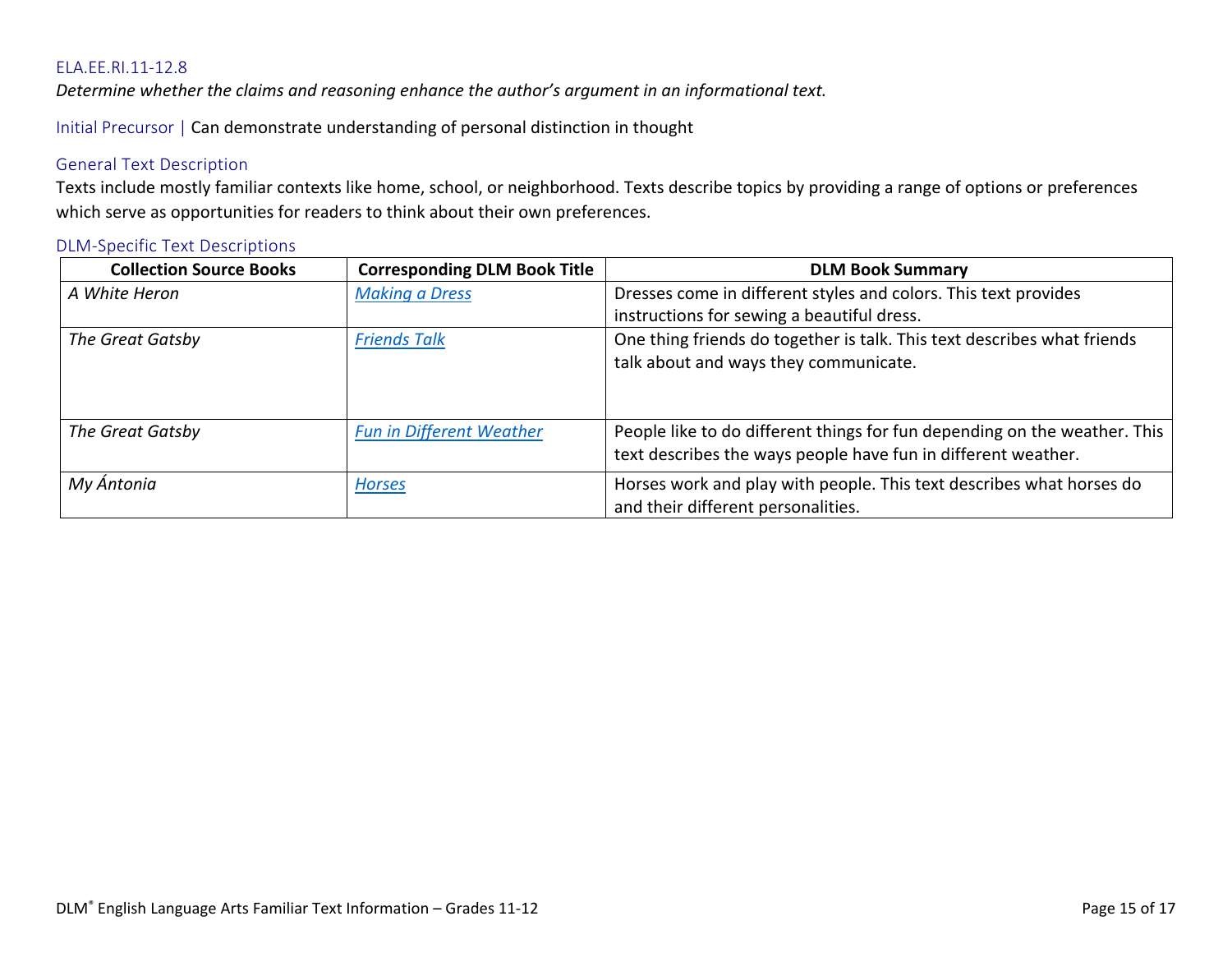<span id="page-15-0"></span>*Compare and contrast arguments made by two different texts on the same topic.*

Initial Precursor | Can demonstrate understanding of personal distinction in thought

#### General Text Description

Texts include mostly familiar contexts like home, school, or neighborhood. Texts describe topics by providing a range of options or preferences which serve as opportunities for readers to think about their own preferences.

| <b>Collection Source Books</b> | <b>Corresponding DLM Book Title</b> | <b>DLM Book Summary</b>                                                                                            |
|--------------------------------|-------------------------------------|--------------------------------------------------------------------------------------------------------------------|
| The Great Gatsby               | <b>Musicians</b>                    | Many people love to play music. This text describes musicians and<br>types of music and instruments they can play. |
| The Great Gatsby               | <b>Exercise</b>                     | Everyone should exercise. This text describes ways people can exercise.                                            |